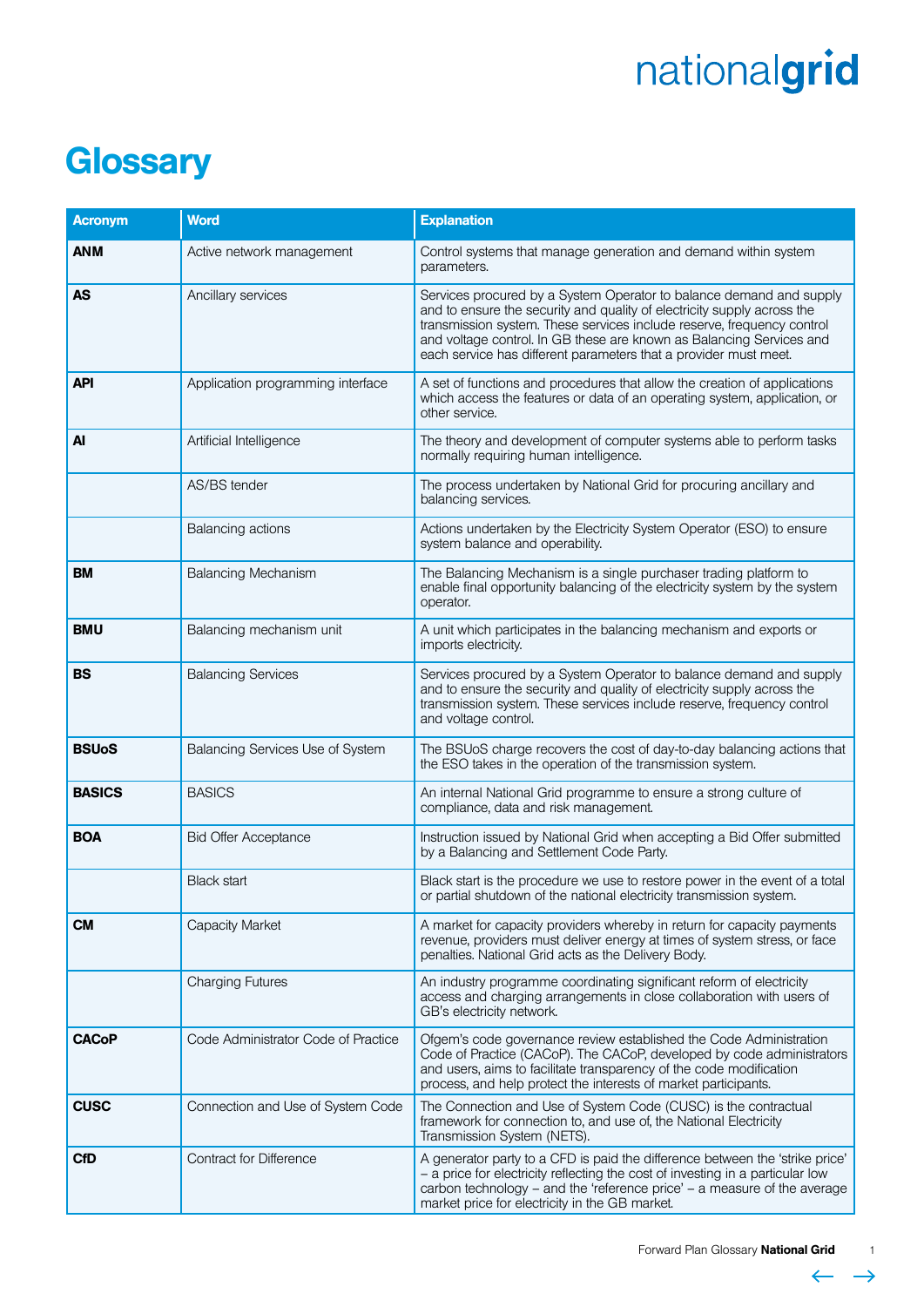| C&S           | Contracts and Settlements Team                  | The team within the Electricity System Operator that undertakes account<br>management services for ancillary and balancing service providers and<br>bills BSUoS payers.                                                                                                                                                                                                                                                                                     |
|---------------|-------------------------------------------------|-------------------------------------------------------------------------------------------------------------------------------------------------------------------------------------------------------------------------------------------------------------------------------------------------------------------------------------------------------------------------------------------------------------------------------------------------------------|
| <b>CSAT</b>   | Customer satisfaction                           | A measure of how the functions, products or services undertaken or<br>supplied by a company meet or surpass a customer's expectations.                                                                                                                                                                                                                                                                                                                      |
| D-1 or DA     | Day ahead                                       | The market or schedule for energy for the following day.                                                                                                                                                                                                                                                                                                                                                                                                    |
| <b>DER</b>    | Distributed Energy Resource                     | Resources connected to the distribution network which can generate or<br>offtake electricity.                                                                                                                                                                                                                                                                                                                                                               |
| <b>DNO</b>    | Distribution Network Operator                   | A company that owns and operates gas or electricity distribution<br>networks.                                                                                                                                                                                                                                                                                                                                                                               |
| <b>DSO</b>    | Distribution System Operator                    | A company that maintains balance and operability of a distribution<br>network.                                                                                                                                                                                                                                                                                                                                                                              |
| EV            | Electric Vehicle                                | A vehicle driven by an electric motor.                                                                                                                                                                                                                                                                                                                                                                                                                      |
|               | <b>Electricity Capacity Report</b>              | An annual report published by National Grid in its role as EMR Delivery<br>Body to support the process of securing Capacity Market volume.                                                                                                                                                                                                                                                                                                                  |
| <b>EMR</b>    | <b>Electricity Market Reform</b>                | A government programme consisting of the development of the Capacity<br>Market and Contracts for Differences.                                                                                                                                                                                                                                                                                                                                               |
| <b>ENCC</b>   | <b>Electricity National Control Centre</b>      | The control room of the ESO where balancing action instructions are<br>issued.                                                                                                                                                                                                                                                                                                                                                                              |
| <b>ESO</b>    | <b>Electricity System Operator</b>              | An organisation entrusted with ensuring supply and demand are<br>balanced second to second and in the longer term, and managing power<br>flows across the network safely and reliably. National Grid is the ESO for<br>Great Britain.                                                                                                                                                                                                                       |
| <b>ETYS</b>   | Electricity Ten Year Statement                  | An annual publication detailing likely future transmission requirements of<br>bulk power transfer capability of the National Electricity Transmission<br>System (NETS), based on the Future Energy Scenarios (FES).                                                                                                                                                                                                                                         |
| <b>ETO</b>    | <b>Electricity Transmission Owner</b>           | A company that owns electricity transmission assets. National Grid is the<br>ETO for England and Wales.                                                                                                                                                                                                                                                                                                                                                     |
|               | ENA Open Networks Project                       | A project lead by the Energy Networks Association bringing together UK<br>and Irish grid operators, academics, non-governmental organisations,<br>government and Ofgem. The aims of the project include developing an<br>improved transmission-distribution process for connections, considering<br>future charging requirements and developing a view of the required<br>transition from distribution network operator to distribution system<br>operator. |
| <b>ENA</b>    | <b>Energy Networks Association</b>              | Industry body representing gas and electricity transmission and<br>distribution licence holders.                                                                                                                                                                                                                                                                                                                                                            |
| <b>EFCC</b>   | <b>Enhanced Frequency Control</b><br>Capability | A three-year project lead by National Grid designed to find a resolution to<br>the challenge of maintaining frequency stability with increased renewable<br>generation.                                                                                                                                                                                                                                                                                     |
| <b>ECIT</b>   | <b>Extending Competition in</b><br>Transmission | Programme developing arrangements for introducing competitive tenders<br>to onshore electricity transmission projects.                                                                                                                                                                                                                                                                                                                                      |
|               | Fast reserve                                    | Fast reserve provides rapid and reliable delivery of active power through<br>increasing output from generation or reducing consumption from<br>demand sources.                                                                                                                                                                                                                                                                                              |
| <b>RF</b>     | Final reconciliation                            | The last required Timetabled Reconciliation Settlement Run.                                                                                                                                                                                                                                                                                                                                                                                                 |
| <b>FY</b>     | Financial year                                  | A year as reckoned for taxing or accounting purposes, in this case April to<br>March.                                                                                                                                                                                                                                                                                                                                                                       |
| <b>FFR</b>    | Firm Frequency Response                         | A response service to modify generation or demand to compensate for<br>changes in system frequency within 2-30 seconds.                                                                                                                                                                                                                                                                                                                                     |
| <b>FBSR</b>   | Future Balancing Services Roadmap               | A suite of documents detailing planned consultation and reform of<br>balancing services.                                                                                                                                                                                                                                                                                                                                                                    |
| <b>FES</b>    | <b>Future Energy Scenarios</b>                  | An annual publication by National Grid detailing scenarios for the UK<br>energy landscape from today to 2050.                                                                                                                                                                                                                                                                                                                                               |
| <b>GBSQSS</b> | GB Security and Quality of Supply<br>Standard   | The Security and Quality of Supply Standards set out criteria and the<br>methodology for planning and operating the National Electricity<br>Transmission System.                                                                                                                                                                                                                                                                                            |
| <b>GW</b>     | Gigawatt                                        | $1 \times 109$ Watts.                                                                                                                                                                                                                                                                                                                                                                                                                                       |



 $\leftarrow$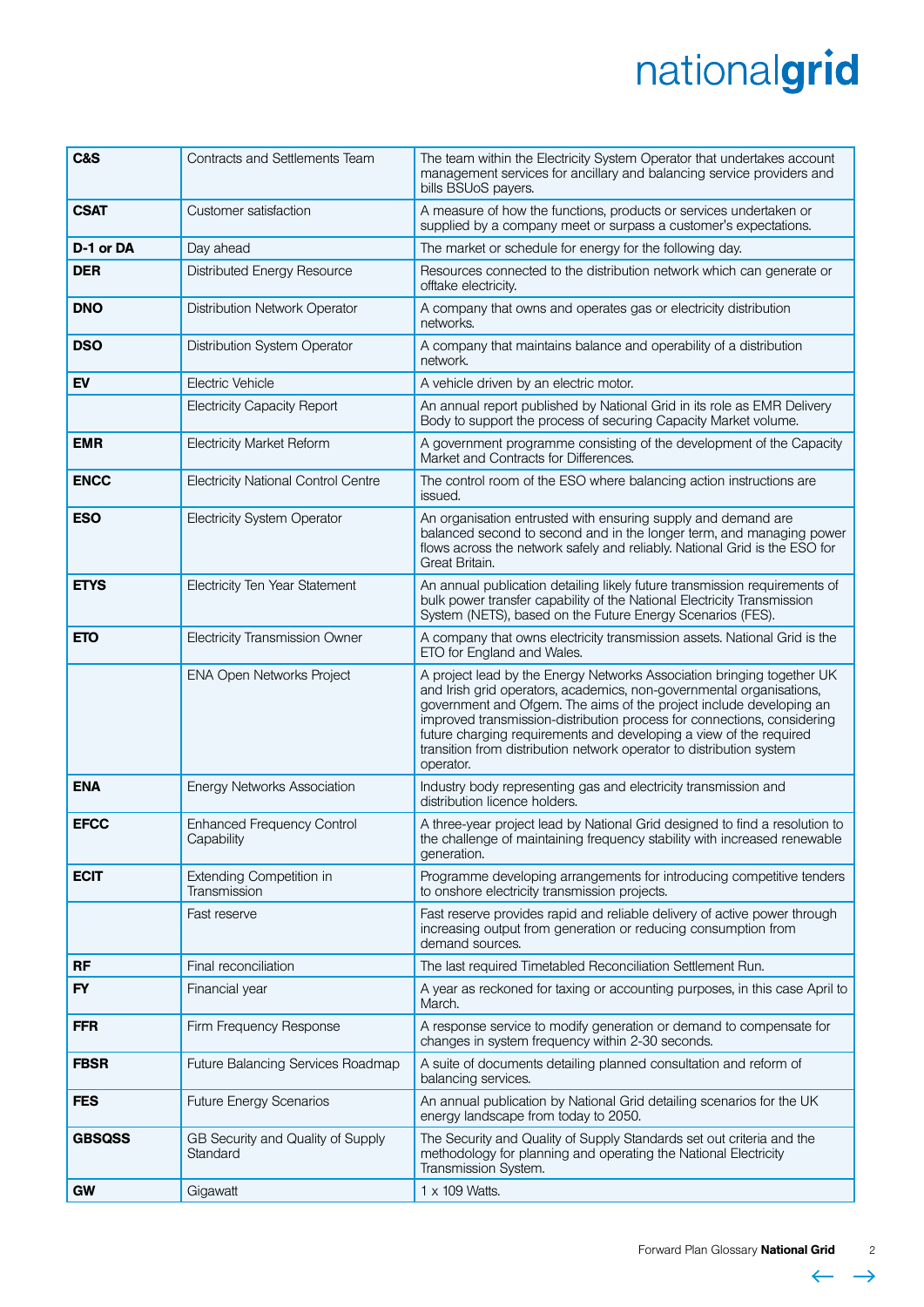| gCO2/Kwh    | grams of carbon dioxide per kilowatt<br>hour | Measurement of CO2 equivalent emissions per kWh of energy used or<br>produced.                                                                                                                                                                                                                                                                                    |
|-------------|----------------------------------------------|-------------------------------------------------------------------------------------------------------------------------------------------------------------------------------------------------------------------------------------------------------------------------------------------------------------------------------------------------------------------|
| <b>HHI</b>  | Herfindahl Hirschman Index                   | A measure of the size of firms in relation to the industry and an indicator<br>of the amount of competition among them.                                                                                                                                                                                                                                           |
|             | <b>High Volts</b>                            | Abnormally high levels of voltage.                                                                                                                                                                                                                                                                                                                                |
| Ш           | Initial Interim                              | The first settlement run sent to Balancing and Settlement Code Parties in<br>accordance with the Settlement calendar.                                                                                                                                                                                                                                             |
| <b>SF</b>   | Initial settlement                           | The first settlement run that results in money changing hands.                                                                                                                                                                                                                                                                                                    |
| <b>MW</b>   | Megawatt                                     | $1 \times 106$ Watts.                                                                                                                                                                                                                                                                                                                                             |
| <b>NGET</b> | National Grid Electricity Transmission       | The company comprising the England and Wales ETO and Great Britain<br>ESO that is wholly owned by National Grid plc.                                                                                                                                                                                                                                              |
| <b>NPS</b>  | Net promoter score                           | A measure of loyalty of a firm's customer relationships.                                                                                                                                                                                                                                                                                                          |
| <b>NOA</b>  | Network Options Assessment                   | A methodology which assesses the major projects considered to meet<br>the future needs in GB's electricity transmission system as outlined in the<br>Electricity Ten Year Statement (ETYS) 2017, and recommends which<br>investments in the year ahead would best manage the capability of the<br>GB transmission networks against the uncertainty of the future. |
| <b>NBM</b>  | Non Balancing mechanism unit                 | An individual generation or demand unit that is not part of the balancing<br>mechanism.                                                                                                                                                                                                                                                                           |
|             | Operational Forum                            | A regular meeting with electricity market participants to discuss the<br>operation and performance of balancing and capacity.                                                                                                                                                                                                                                     |
|             | Pathfinding Project                          | An innovative project or study which explores new areas or ways of<br>working and sets direction for future work.                                                                                                                                                                                                                                                 |
| PV          | Photovoltaic                                 | A method of converting solar energy into direct current electricity.                                                                                                                                                                                                                                                                                              |
| <b>PAS</b>  | <b>Platform for Ancillary Services</b>       | New system in development within the Electricity System Operator for the<br>flexible dispatch of ancillary services.                                                                                                                                                                                                                                              |
|             | Power Potential                              | A project to develop a technical and a commercial solution to maximise<br>the use of distributed energy resources to resolve transmission voltage<br>and thermal constraints.                                                                                                                                                                                     |
|             | Power Responsive                             | A stakeholder-led programme, facilitated by National Grid, to stimulate<br>increased participation in the different forms of flexible technology such as<br>demand-side response and storage. It brings industry and energy users<br>together to work together in a co-ordinated way.                                                                             |
|             | Product Roadmap                              | A timetable published by the ESO for reform of balancing and ancillary<br>services                                                                                                                                                                                                                                                                                |
|             | Project Phoenix                              | A partnership between National Grid and Scottish Power Electricity<br>Networks to trial new technology in regulating frequency and voltage on<br>the grid.                                                                                                                                                                                                        |
| <b>RDP</b>  | Regional development plan                    | Partnerships between the Electricity System Operator and Distribution<br>Network Operators to release capacity at distribution level.                                                                                                                                                                                                                             |
| <b>RES</b>  | Renewable Energy Source                      | Energy source from resources that naturally replenish on human<br>timescales e.g. wind and solar power.                                                                                                                                                                                                                                                           |
|             | Response services                            | Services to help maintain system frequency.                                                                                                                                                                                                                                                                                                                       |
| <b>SP</b>   | Settlement periods                           | A period of 30 minutes beginning on the hour or the half-hour.                                                                                                                                                                                                                                                                                                    |
| <b>STOR</b> | Short Term Operating reserve                 | At certain times of the day we may need access to sources of extra power<br>to help manage actual demand on the system being greater than forecast<br>or unforeseen generation unavailability. STOR provides this reserve.                                                                                                                                        |
|             | Smart control                                | Giving consumers more real time control of how they use their energy.                                                                                                                                                                                                                                                                                             |
|             | <b>Smart Power</b>                           | A report by the National Infrastructure Commission highlighting the<br>potential £8bn savings per year to 2030 for consumers through<br>innovation, interconnection and demand flexibility.                                                                                                                                                                       |
| <b>SSAT</b> | Stakeholder satisfaction                     | A measure of how the functions, products or services undertaken or<br>supplied by a company meet or surpass a stakeholder's expectations.                                                                                                                                                                                                                         |
|             | <b>Summer Outlook</b>                        | An annual report published by National Grid informing the energy<br>industry of its preparations for the summer ahead.                                                                                                                                                                                                                                            |

 $\leftarrow$ L.